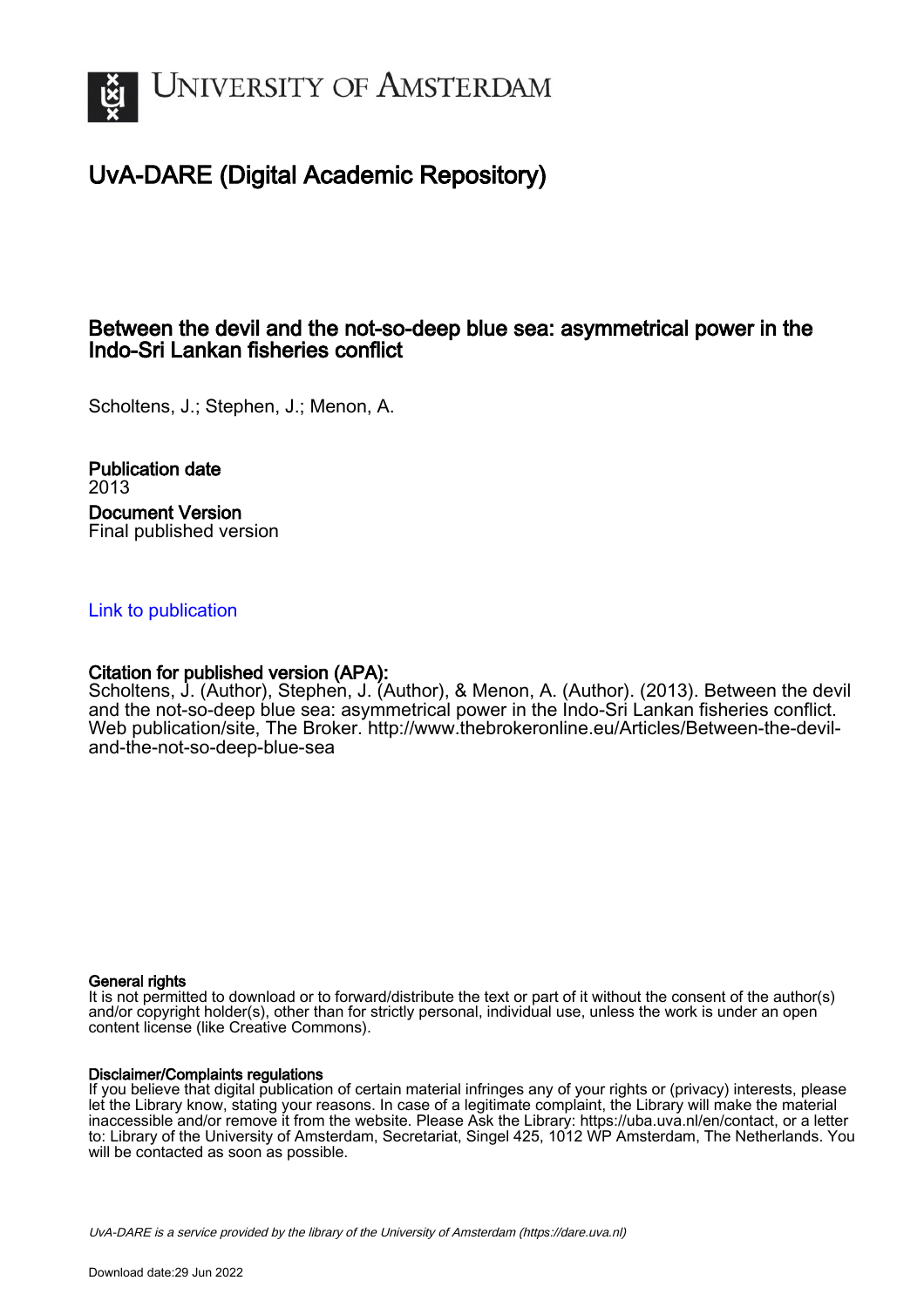# **THE THE BROKER Connecting worlds of knowledge**



## **Between the devil and the not-so-deep blue sea**

### **Asymmetrical power in the Indo-Sri Lankan fisheries conflict**

[Joeri Scholtens,](http://www.thebrokeronline.eu/Authors/Scholtens-Joeri) [Johny Stephen,](http://www.thebrokeronline.eu/Authors/Stephen-Johny) [Ajit Menon](http://www.thebrokeronline.eu/Authors/Menon-Ajit) | November 06, 2013

Sri Lankan and Indian fishermen are embroiled in an enduring dispute over the use of fishing grounds in the Palk Bay. The dispute is not only a matter of big India versus small Sri Lanka, or big boats versus small boats. Rather, Sri Lankan Tamil fishermen are less successful in asserting their interests vis-à-vis the central state than their Indian counterparts. This imbalance of political agency is grounded in enduring ethnic tension between the Tamils and Sri Lankan government.

Indian fishers have been successfully trawling in Sri Lankan fishing grounds for over a decade, which continues to have severe livelihood consequences for Sri Lankan fishermen. During the 26-year civil war in Sri Lanka this intrusion was not much of a problem, as fishermen from North Sri Lanka were restricted from fishing for security reasons . But since the cessation of the war in 2009, intrusion by Indian fishers has been highly detrimental to Sri Lankan fishers' efforts to rebuild their livelihoods. To understand the forces at play, it is important to look at the ability of both fisher groups to assert demands on their respective political establishments. While north Sri Lankan fishermen are entangled in disempowering post-war ethnic politics, Indian trawler fishers have lobbied successfully with both the state government in Tamil Nadu, the most southern state of India, and the central government in New Delhi. These differences stem from the fact that fishers on the Indian side successfully apply political agency through tapping into larger discourses of regional political autonomy, while the same political discourses limits mobilization options for their Sri Lankan counterparts.

### **Background**

The shallow Palk Bay (see figure 1) is the scene of a protracted transboundary fisheries conflict between trawl fishers from the Indian state of Tamil Nadu and small-scale fishers from Northern Sri Lanka, who are both dependent on Palk Bay's limited fishing grounds.

#### **About the author**



**[Joeri](http://www.thebrokeronline.eu/Authors/Scholtens-Joeri) [Scholtens](http://www.thebrokeronline.eu/Authors/Scholtens-Joeri)**

Joeri Scholtens is a PhD candidate at the Amsterdam Institute of Social Science Research (AISSR),...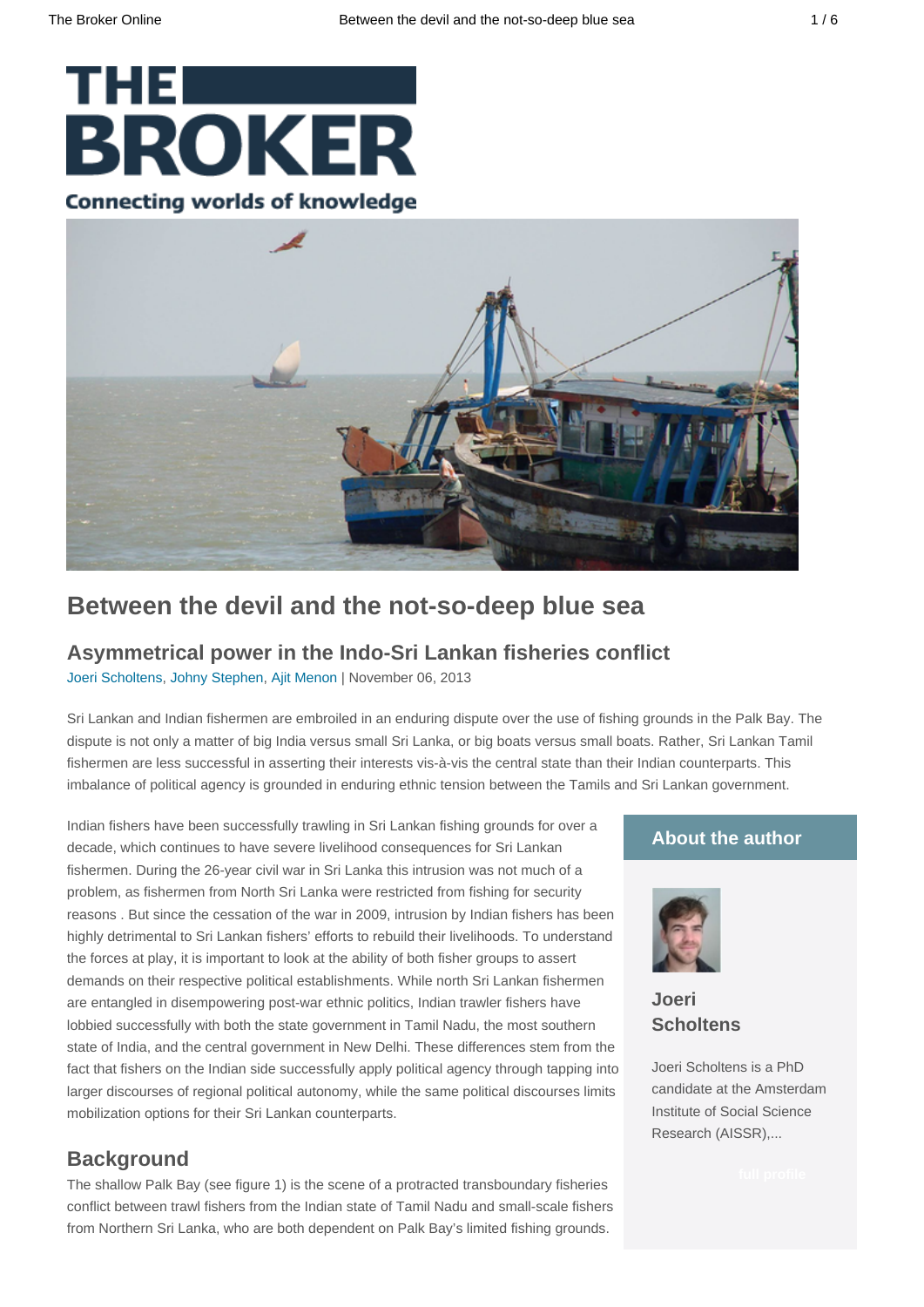#### The Broker Online **Broker Conservent Conserverse Between** the devil and the not-so-deep blue sea **1996** 2/6

Tamil fishermen in Northern Sri Lanka were restricted from fishing for most of the 26-year civil war, but have been slowly rebuilding their livelihoods over the past few years in the midst of a highly militarized environment. Aided by significant state subsidies, the Indian trawler fleet in the region expanded during the civil war period from a few hundred to approximately 1,900 trawlers, part of them filling the vacuum of the rich but abandoned Sri Lankan fishing grounds. Over the years, Indian fishers became dependent on Sri Lankan waters to secure a profitable catch: if fishing in Sri Lanka were to be stopped most Indian trawler fishers and those dependent on allied fishing activities would be highly affected. Sri Lankan fishers, on the other hand, are furious about Indian trawlers fishing in their fishing grounds: they point out that trawlers not only turn the rich marine ecosystem into a marine desert, but also prevent them from fishing as their nets get damaged by Indian trawl nets. It is worth noting that, on the Indian side, the trawlers also have conflicts with Indian small scale fishers, although local institutions have provided for some level of co-existence.

This article is based on research conducted by Joeri Scholtens, Johny Stephen and Ajit Menon, and is part of the 'Reincorporating the excluded ([REINCORPFISH](http://www.nwo.nl/en/research-and-results/programmes/Conflict+and+Cooperation+over+Natural+Resources+in+Developing+Countries+(CoCooN)/Project+Dr+Bavinck))' research project of the Netherlands Organisation for Scientific Research – WOTRO Science for Development ('NWO-WOTRO') programme, 'Conflict and Cooperation over Natural Resources in Developing Countries ([CoCooN\)](http://www.nwo.nl/en/research-and-results/programmes/Conflict+and+Cooperation+over+Natural+Resources+in+Developing+Countries+(CoCooN)/Project+Overview)'.

The findings presented are based on one and half years of fieldwork in Northern Sri Lanka (first author) and Southern India (second and third author). Primary research was based mostly on open and semi-structured interviews with fishers and fisher leaders, and complemented with a household survey (N=1020) in Northern Sri Lanka. In addition, newspapers were monitored during 2011, 2012 and 2013 to keep track of continuously unfolding political events related to the fisheries conflict within and between the two countries.



### **[Johny](http://www.thebrokeronline.eu/Authors/Stephen-Johny) [Stephen](http://www.thebrokeronline.eu/Authors/Stephen-Johny)**

Johny Stephen is a PhD candidate at the Amsterdam Institute of Social Science Research (AISSR), U...



**[Ajit](http://www.thebrokeronline.eu/Authors/Menon-Ajit) [Menon](http://www.thebrokeronline.eu/Authors/Menon-Ajit)**

Ajit Menon is Associate Professor at the Madras Institute of Development Studies, Chennai, India....

It would be naive to perceive this livelihood conflict in isolation of its polarizing political context. This fishing conflict takes place against the background of the recently ended civil war, which was fought between the Liberation Tigers of Tamil Eelam (LTTE) and the Sri Lankan government armed forces from 1983 to 2009. Since 2009, the Sri Lankan government has pursued a policy of redevelopment with an important role for the military in governing society. According to many observers, this is perpetuating ongoing grievances for the Tamil population and compromising any potential for reconciliation. Internationally, a pro-Tamil lobby with strong nationalist tendencies, led by a sizable diaspora and sympathizers in Tamil Nadu (a state of 74 million people) has been continuously exerting pressure on the Sri Lankan government to take steps to address alleged war crimes, stop ongoing Tamil marginalization, and decentralize more powers to Tamil majority areas by way of the 13<sup>th</sup> Amendment to the Sri Lankan Constitution, which created Provincial Councils.

> Palk Bay was an important location during the civil war with the Sea Tigers (the sea division of the LTTE) battling the Sri Lankan Navy there and with goods, war supplies and people being smuggled up and down through the Bay to Tamil Nadu. A crucial thing to understand is that both fisher groups are Tamil, sharing a long history and familial and cultural ties that resulted in moral support for the Tamil Eelam struggle from Tamils in Tamil Nadu. During the civil war, fishing in Sri Lanka was not without risk for Indian trawlers because a vigilant Sri Lankan Navy often found it difficult to distinguish between Sea Tigers and fishermen,  $1$  the former often attacking them. While there are claims and counterclaims as to who was responsible for the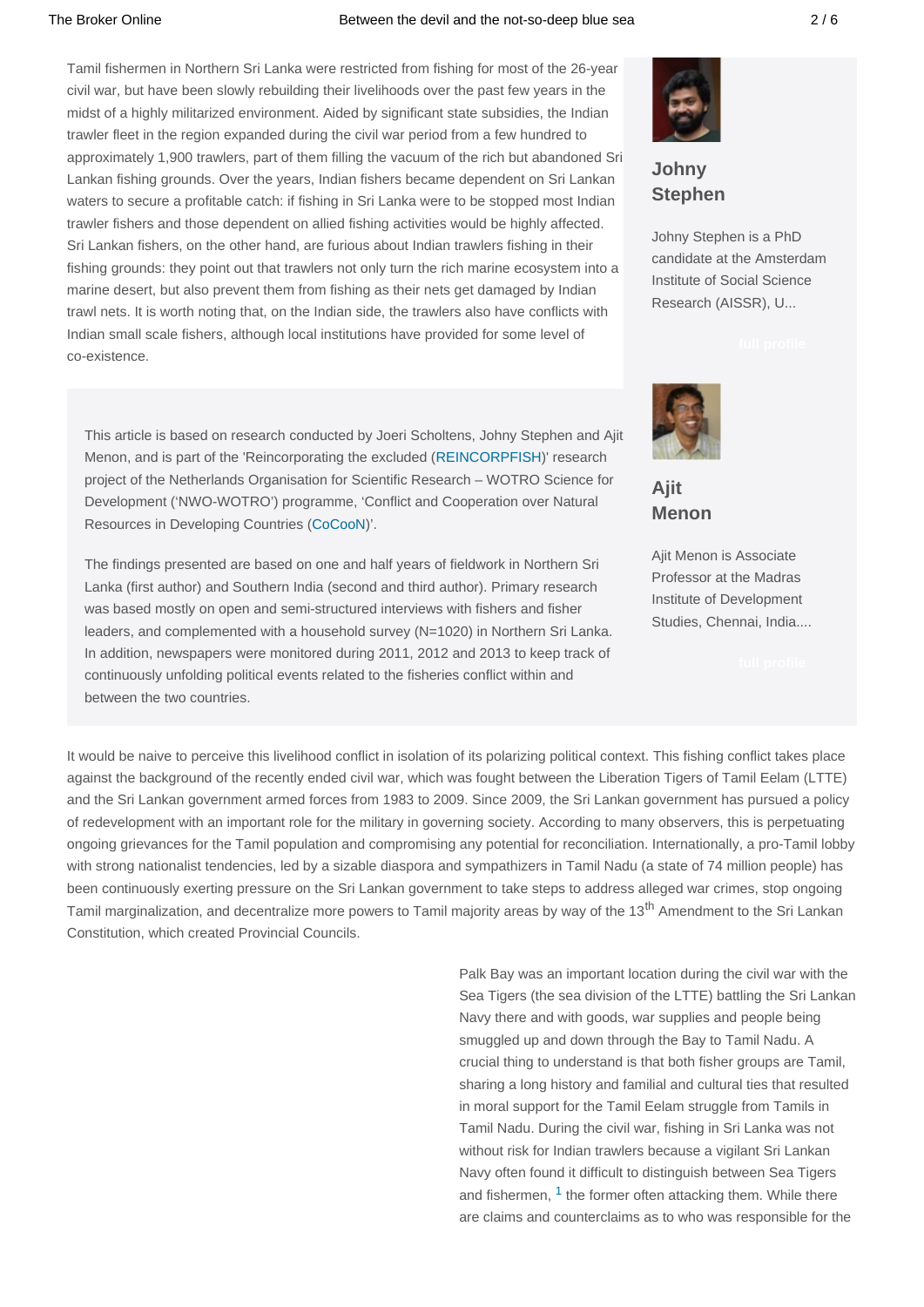

Figure 1 Map of the Palk Bay region showing major fishing centres on the Indian and Sri Lankan side of the Palk Bay.

nets of Sri Lankan artisanal fishers.

deaths of over [2](http://www.thebrokeronline.eu/#f2)00 Indian fishermen,  $2$  what is clear is that these deaths reinforced strong anti-Sinhala sentiments in Tamil Nadu. In the aftermath of the war, while the Navy has engaged in regular token arrests and Indian fishermen do report occasional harassment, it appears to be no longer a matter of life and death.

The Palk Bay is divided by an International Maritime Boundary, which was bilaterally agreed upon in 1974. Although the agreement was ambiguous about the fishing rights of Indians, there is widespread consensus that the Sri Lankan fishermen have legal and moral right on their side and that Indian trawling should be reduced. Yet the status quo of approximately 1,000 boats fishing regularly in Sri Lankan waters has hardly changed over the past few years.

### **Power asymmetries**

Indian 'encroachment' into Sri Lankan waters can be explained by two key structural power imbalances. The first is that between the two nation states, with India being the regional superpower and Sri Lanka less able to assert its sovereignty over its sea resources. Sri Lankan economy and politics are tightly intertwined with those of India, and confronting the 'big brother' by arresting its fishermen can easily boomerang. The second visible imbalance is that between the powerful Indian trawl engines, and the much smaller Sri Lankan ones. When fishing at the same place at the same time, especially during dark nights, Indian trawler nets invariably damage or destroy the

Yet, such a limited explanation of encroachment ignores the everyday lived politics and the dynamic power relations between the two fisher communities and their respective states. In order to understand these dynamics, it is important to take into account the differences in political agency (see box) and to put the conflict in the larger historical and political context of the Tamil struggle for autonomy, and the deep Sinhala fear of that being realized.

### **Power as political agency**

Within the context of this article, power is understood as political agency, defined broadly as a 'variety of individual and collective, official and mundane, rational and affective, and human and non-human ways of acting, affecting and impacting politically'. <sup>[3](http://www.thebrokeronline.eu/#f3)</sup> Political agency is an important phenomena, as '[i]t is through agency that contradictions potentially get suspended and change occurs'. [4](http://www.thebrokeronline.eu/#f4)

We understand political agency as individual or collective ability to attain ideological or material needs from a political establishment. In this sense, political agency is the ability to participate in and influence political processes.

### **Indian fishermen and political agency**

Indian fishermen, have been able to demonstrate their agency with a fair bit of success, resulting in them maintaining their fishing grounds in Sri Lankan territorial waters. They exert their collective agency primarily through boat owner associations, caste associations, the Church and political parties. This has manifested itself in a number of ways.

1. Significant regional autonomy. Regional (i.e. state level) politics in federal India enjoy significant autonomy, forcing the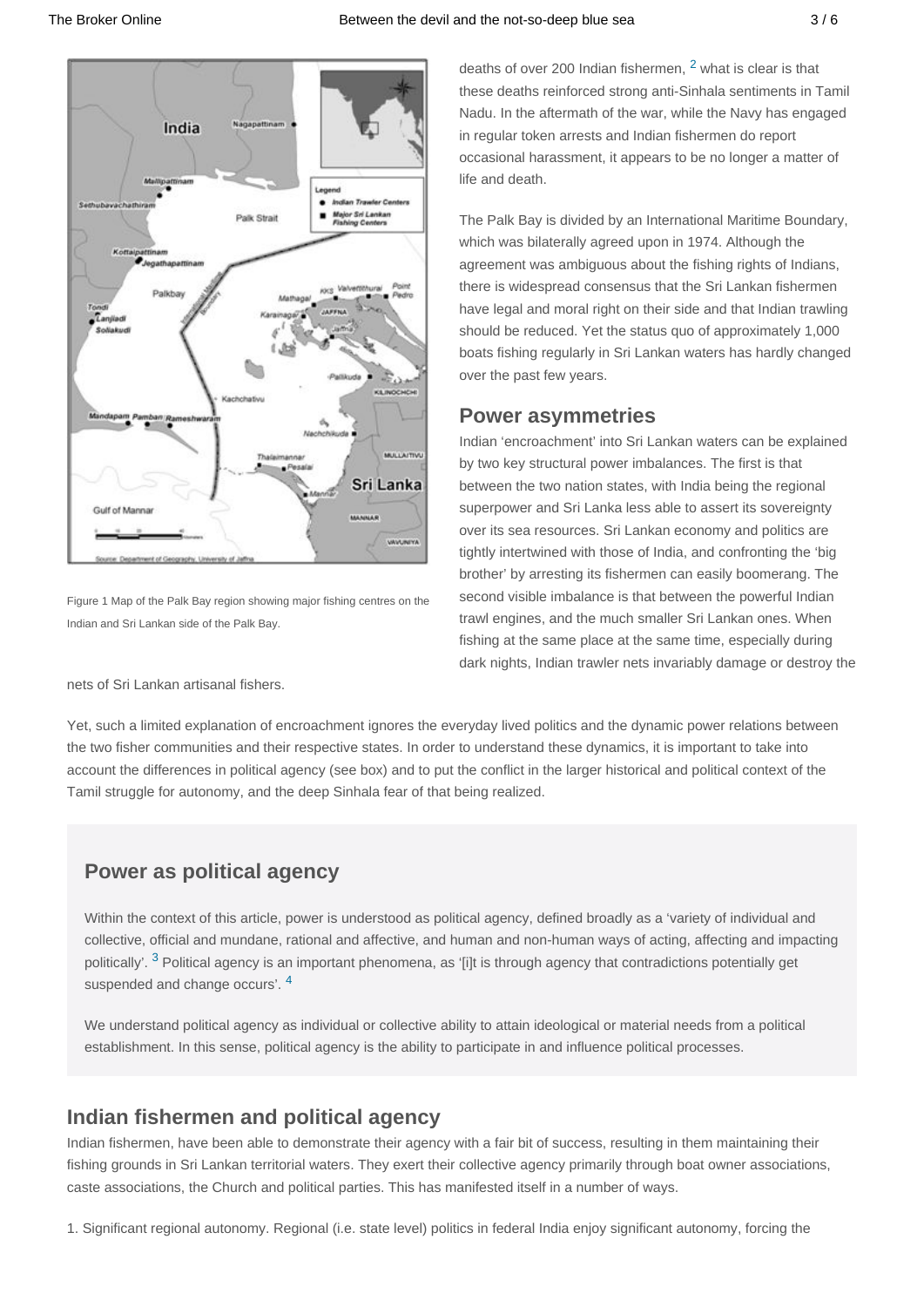central government in New Delhi to be attentive to local sensitivities. Fishermen are well represented in every major political party and are actively involved in local party politics. By getting politically involved, fishers are able to articulate their concerns both at state and central level.

2. Space for political dissent. Despite the limits of parliamentary democracy, fishers are able to articulate their voice. The issue of Katchatheevu, a small island in the middle of Palk Bay, <sup>[5](http://www.thebrokeronline.eu/#f5)</sup> has been one rallying point. While fishermen are fully aware that retrieving Katchatheevu alone in no way can help their fishing interests, the space of resentment this issue has created makes it an ideal political arena for fishers to express their frustration that the central government has paid inadequate attention to their plight.

3. Demand for the right to life and livelihood. The killing of no less than 200 Indian fishermen has angered fishers and the general public in India. Though the incidence of violence has been significantly reduced since 2008, public debate in India and more particularly in Tamil Nadu continues to highlight the unjustified killings. The alleged killings and the harassment of fishers by the Sri Lankan navy feeds into larger anti-Sri Lankan sentiment in Tamil Nadu, giving political leverage and agency for fishers to place their demands.

4. Linguistic and ethnic politics. There are different opinions on how and why India became involved in the civil war in Sri Lanka.  $6$  Nevertheless, it is clear is that incumbent state governments in Tamil Nadu have sympathized with the cause of the Sri Lankan Tamils due to their shared linguistic and ethnic identities. State policies, like the resolution passed in the Tamil Nadu legislative assembly condemning war crimes in June 2011 and demands on the central government to stop treating Sri Lanka as a friendly country, are examples of moral support from Tamil Nadu for the Eelam cause. Since the end of the war there have been allegations by political parties in Tamil Nadu against the central government for colluding with the Sri Lankan government and acting against the interest of Tamils both in Sri Lanka and India. These allegations are typically substantiated by citing the inaction of the central government in intervening to save the fishers in Palk Bay from the Sri Lankan navy.

### **Sri Lankan fishermen and political agency**

Although fishermen in Northern Sri Lanka are remarkably well organized in a cooperative system that survived the war and enjoys a close to 100% membership, the ability of these organizations to lobby for the collective interests of fishermen, especially in comparison with their Indian counterparts, has been increasingly undermined for a number of reasons.

1. Post-war militarization. The recent militant history of the LTTE provides the state with a justification for post-war militarization, and close scrutiny of any form of collective Tamil political action. Thus, when a local NGO put in a serious effort to strengthen fisheries leadership in the North, politicians as well as intelligence were quick to marginalize these efforts by preventing meetings from taking place and ensuring non-participation of fisher leaders. Fishing leaders are careful and reluctant to stand up for fear of repercussions.

2. Sense of powerlessness. Somasundaram and Sivayokan point out that 26 years of war has inflicted damage on people's belief that they are able to influence politics. <sup>[7](http://www.thebrokeronline.eu/#f7)</sup> A sense of powerlessness prevails that largely prevents collective political action against Indian trawlers. Fishermen have become disillusioned by the uselessness of earlier collective efforts to oppose Indian trawlers. For example, while fishers have on occasion hijacked Indian trawlers at considerable risk and written countless petitions to various political channels, they have not received positive feedback for their actions.

3. Perception of anti-Tamil conspiracy. Fishermen generally believe that the Sri Lankan government has an interest in allowing the status quo, i.e. Indian encroachment, to prevail because it undermines the Tamil economy in the North and creates a welcome breach between the Tamils of both countries. The Sri Lankan state is arguably wary of transboundary Tamil cooperation, given a long time fear of being dominated by the demographically dominant Tamil population. Regardless of whether such fear bears any truth, North Sri Lankan fishermen's framing of Indian encroachment as a government conspiracy against the them reinforces the sense of powerlessness This perspective also inhibits any constructive conversation between the Sri Lankan government and the fishermen which again reinforces the same distrust.

4. No appealing story to tell. Fishermen face a devil's dilemma when it comes to focusing the direction political agency should take: while wanting to limit Indian fishers' encroachment, they do not want to allow the Sri Lankan state to capitalize on inter-Tamil strife. This inhibits them from telling a clear-cut and convincing story of their plight, i.e. one that aligns with the interests and discourses of any of the powerful parties.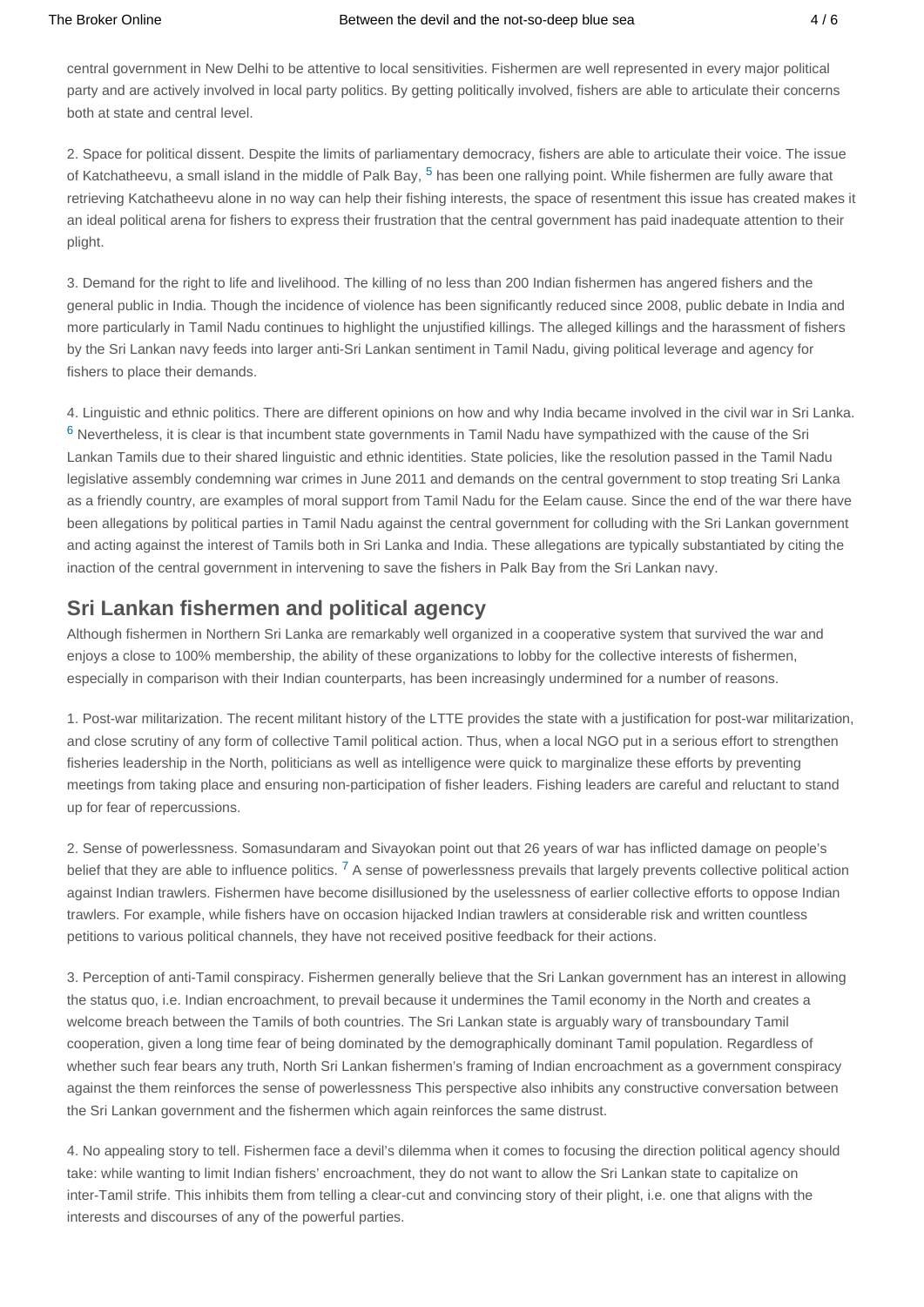5. Caste politics. Caste plays a crucial role in Northern Sri Lankan Tamil society. Fishers are considered inferior to the political land-owning farmer caste that dominates the Tamil National Alliance (TNA). Although the recently elected TNA government in the Northern Province has spoken of fisher rights, it remains to be seen whether lobbying against encroachment of Indian fishermen will be a priority, given its potential to compromise the larger Tamil political struggle for autonomy.

### **Asymmetry of political agency**

Although both fisher groups are well organized, Indian fishermen are better able to use the political space offered by regional ethnic politics. They are able to build on the prevailing ethnic tensions in the region in order to politicize their plight, while on the other hand the space for Tamil Sri Lankan fishermen to express their demands is more limited. Any effort to explain the nuances of how Sri Lankan Tamil fishers are affected by their Indian Tamil counterparts is marginalized in the meta-narrative of Tamil versus Sinhala produced by the civil war and its aftermath.

This asymmetry of agency, however, is not static but rather continuously renegotiated, not least at the time of writing this article. Sri Lanka has just held the first elections in the Northern Province for 25 years, resulting in the victory of the TNA party. Although the newly elected TNA provincial government has already spoken about the plight of the fishers in the North, it is yet too early to judge how this victory might translate into any increase of agency on the part of Sri Lankan fishermen. At the same time, in recent months the Sri Lankan Government has significantly increased the practice of arresting Indian trawlers, apparently feeling the pressure to assert itself on the fishing issue more proactively. Arrests of Indian fishers and seizure of trawlers, from one perspective, could be seen as a positive development as it may provide necessary impetus to get important actors (especially the state government of Tamil Nadu) to react in ways which address cross-border fishing, something it has been loath to do thus far. On the other hand, however, these arrests are creating an increased sense of despondency amongst Indian fishers. This suggests that even though trawler fishermen have political agency with the Indian state, they certainly do not with the Sri Lankan government.

### **Depoliticizing the conflict?**

From the outset, this fisheries conflict between two groups of fishermen with a shared cultural background, mutually supportive political positions and sophisticated levels of internal organization, appears to be a case where resolution is possible by means of mutual dialogue. It has proved, however, to be more complicated. NGOs' efforts to build the capacity of Sri Lankan fisher leaders have been effectively blocked by Sri Lankan authorities; efforts to organize dialogues between Sri Lankan fisher groups and the Sri Lankan state have been met with deep levels of suspicion and reluctance on both sides; and efforts to organize dialogues between fishers from both sides, though initially promising and rewarding, were later subsumed within the larger political priorities of the respective states. Given the deep entrenchment of this fisheries conflict in regional politics, and the suspicious attitude of both India and Sri Lanka towards any third party mediation in 'internal disputes', it is questionable indeed what role an outsider has to play here, if any.

Some experts have suggested that the only promising way to adequately deal with this conflict is to disconnect it from its polarizing regional politics. In a utopian world, this isolation would allow fishermen and governments to sit together to see how a fair and sustainable allocation of fishing rights could be arrived at in the Palk Bay. However, in the real world, isolating natural resource conflicts from its larger socio-political context provides a dilemma. By making Palk Bay fisheries governance 'apolitical' and pursuing constructive multi-level dialogues, outsiders run the moral risk of being silent about Tamil grievances in Northern Sri Lanka. Similarly, ignoring the interconnectedness of fishing issues runs the risk of making interventions superficial and hence ineffective, leaving the elephant in the room unaddressed. The choice, therefore, is between the devil and the deep blue sea.

Want to read more on the fishing dispute in the Palk Bay? Read the [blog post](http://www.thebrokeronline.eu/Blogs/Power-dynamics-and-natural-resources/State-sovereignty-and-the-market) by Ahilan Kadirgamar in The Broker's Power and natural resources debate.

### **Co-readers**

Ajit Menon, Associate Professor, Madras Institute of Development Studies, Chennai, India.

Aklilu Amsalu, Assistant Professor, Addis Ababa University, Addis Ababa, Ethiopia.